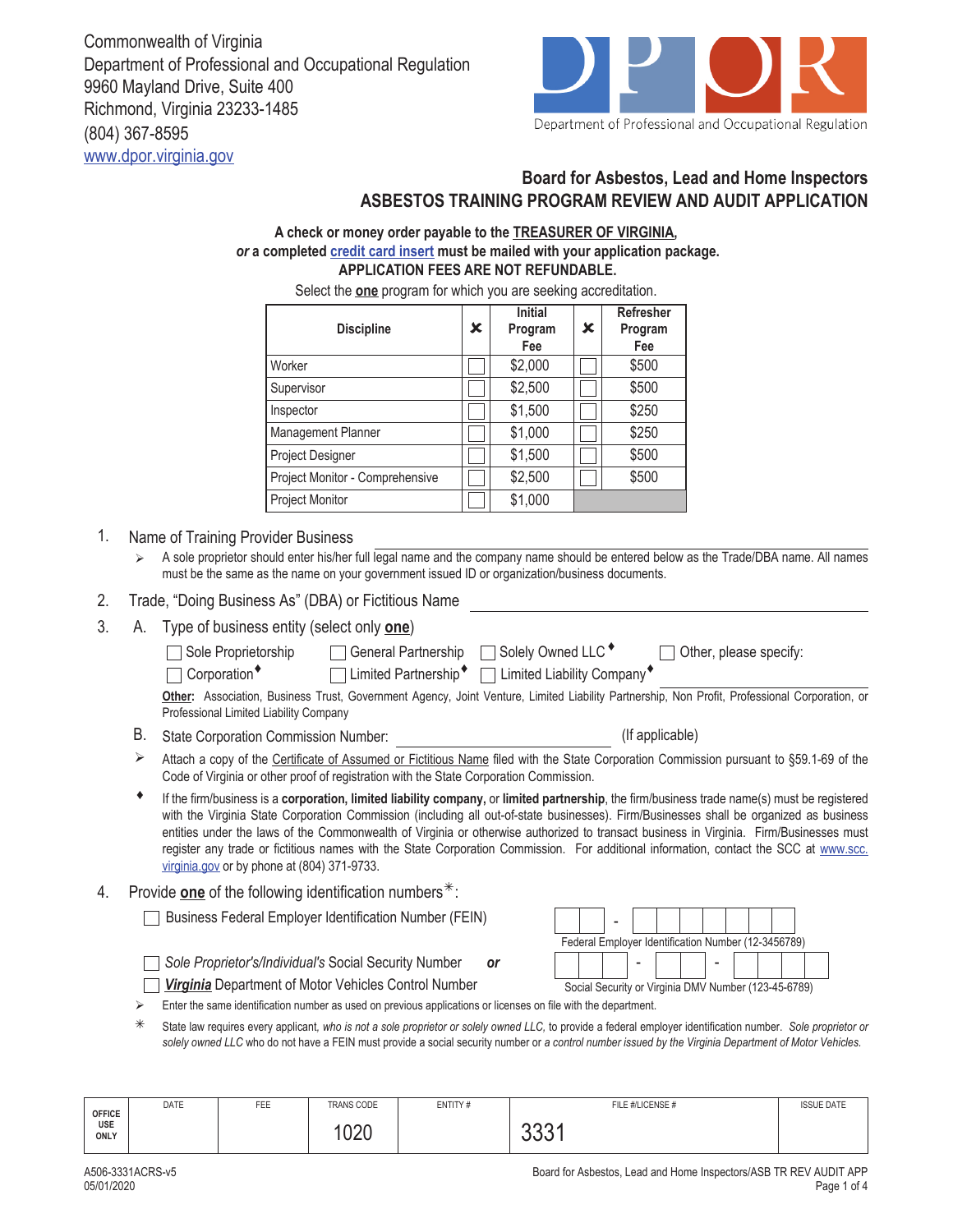| 5.  | Mailing Address (PO Box accepted)<br>The mailing address will be<br>printed on the license. |                   |      |                                                                                                    |              |          |
|-----|---------------------------------------------------------------------------------------------|-------------------|------|----------------------------------------------------------------------------------------------------|--------------|----------|
|     |                                                                                             |                   | City |                                                                                                    | <b>State</b> | Zip Code |
| 6.  | Street Address (PO Box not accepted)<br><b>PHYSICAL ADDRESS REQUIRED</b>                    |                   |      | Check here if Street Address is the same as the Mailing Address listed above.                      |              |          |
|     |                                                                                             |                   | City |                                                                                                    | <b>State</b> | Zip Code |
|     | <b>Contact Numbers</b>                                                                      |                   |      |                                                                                                    |              |          |
|     |                                                                                             | Primary Telephone |      | Alternate Telephone                                                                                |              | Fax      |
| 8.  | <b>Email Address</b>                                                                        |                   |      |                                                                                                    |              |          |
|     |                                                                                             |                   |      | Email address is considered a public record and will be disclosed upon request from a third party. |              |          |
| 9.  | Date of Program (preferred audit date)                                                      |                   |      |                                                                                                    |              |          |
| 10. | Program Location for Audit                                                                  |                   |      |                                                                                                    |              |          |
|     |                                                                                             |                   |      |                                                                                                    |              |          |

List all members of your **Company's Management** (sole proprietor, partners of a general partnership, managing 11. partner of a limited partnership, officers/directors of an association, managers/members of a limited liability company, or officers of a corporation).

| Individual's First Name | MI | Last Name | Title | Social Security No. or<br>  VA DMV Control No.* Date of Birth |  |
|-------------------------|----|-----------|-------|---------------------------------------------------------------|--|
|                         |    |           |       |                                                               |  |
|                         |    |           |       |                                                               |  |
|                         |    |           |       |                                                               |  |

\* State law requires every applicant for a license, certificate, registration or other authorization to engage in a business, trade, profession or occupation issued by the Commonwealth to provide a social security number or a control number issued by the Virginia Department of Motor Vehicles.

12. Enter the name of the program **Training Manger, Principal Instructor** and other **Instructors** in the following table.

| First Name | MI | Title<br>Last Name |                         | License No.<br>(if applicable) | Expiration<br>Date |
|------------|----|--------------------|-------------------------|--------------------------------|--------------------|
|            |    |                    | <b>Training Manager</b> |                                |                    |
|            |    |                    | Principle Instructor    |                                |                    |
|            |    |                    | Instructor              |                                |                    |
|            |    |                    | Instructor              |                                |                    |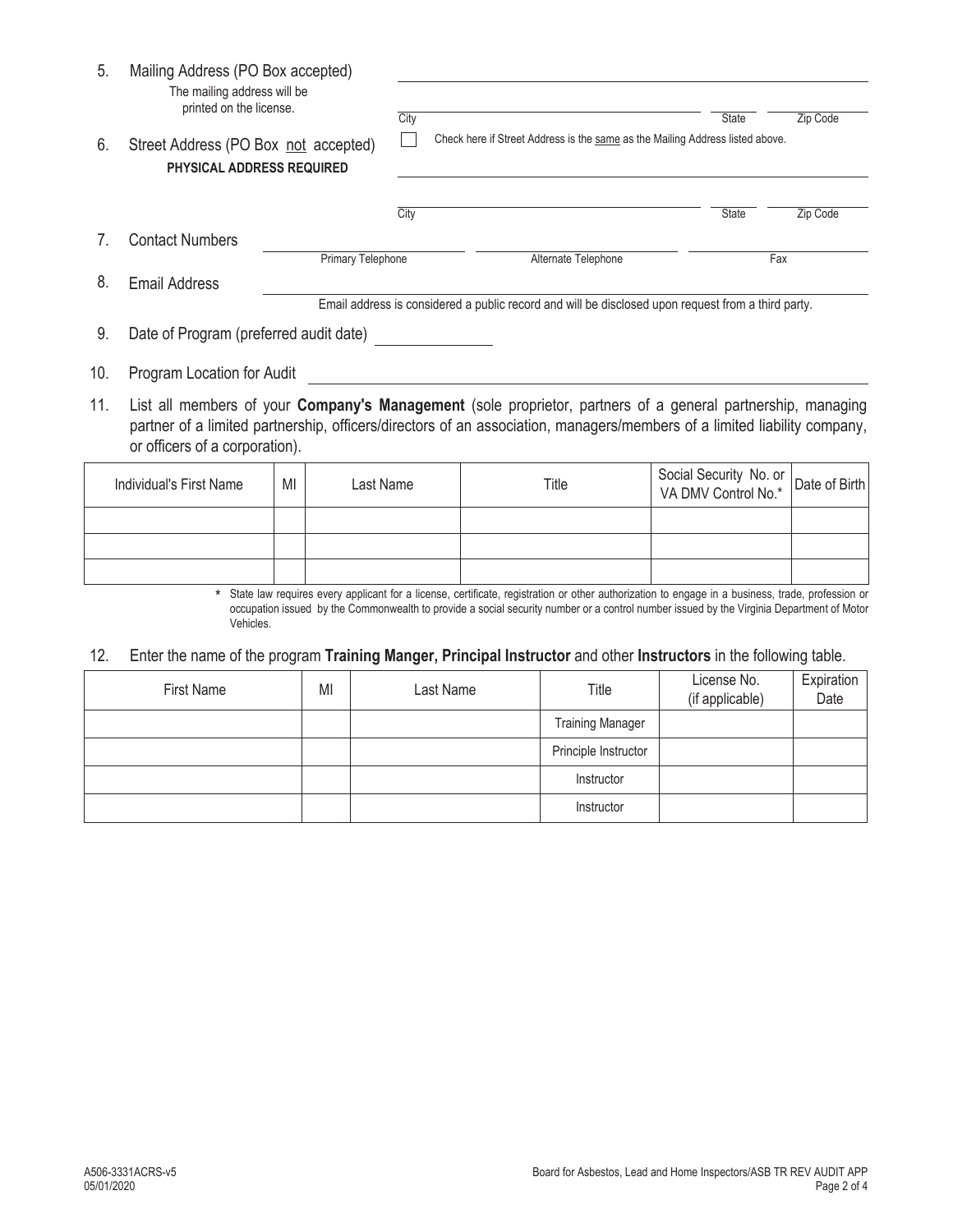13. Does your company hold a current or expired course accreditation issued by the Virginia Board for Asbestos, Lead and Home Inspectors?

 $No$   $\Box$ 

Yes  $\Box$  If yes, please enter the accreditation number and expiration date for each of your company's initial and refresher courses in the following table.

| <b>Discipline</b>               | <b>Initial Course</b><br><b>Accreditation Number</b> | Expiration<br>Date | <b>Refresher Course</b><br><b>Accreditation Number</b> | Expiration<br>Date |
|---------------------------------|------------------------------------------------------|--------------------|--------------------------------------------------------|--------------------|
| Asbestos Worker                 |                                                      |                    |                                                        |                    |
| Asbestos Supervisor             |                                                      |                    |                                                        |                    |
| Inspector                       |                                                      |                    |                                                        |                    |
| Manager Planner                 |                                                      |                    |                                                        |                    |
| Project Designer                |                                                      |                    |                                                        |                    |
| Project Monitor - Comprehensive |                                                      |                    |                                                        |                    |
| Project Monitor                 |                                                      |                    |                                                        |                    |

- 14. Has this business/organization, company management, Training Managers or instructor(s) ever been subject to a **disciplinary action** taken by any (including Virginia) local, state or national regulatory body?
	- No
	- Yes  $\Box$  If yes, complete the Disciplinary Action Reporting Form.
- A. Has this business/organization, company management, Training Managers or instructor(s) ever been convicted 15. or found guilty, regardless of the manner of adjudication, in any jurisdiction of the United States of any **felony**? *Any plea of nolo contendere shall be considered a conviction.*

- Yes  $\Box$  If yes, complete the Criminal Conviction Reporting Form.
- B. Has this business/organization, company management, Training Managers or instructor(s) ever been convicted or found guilty, regardless of the manner of adjudication, in any jurisdiction of the United States of any **misdemeanor**? *Any plea of nolo contendere shall be considered a conviction.*

No  $\Box$ 

- Yes  $\Box$  If yes, complete the Criminal Conviction Reporting Form.
- 16. By signing this application, I certify the following statements:
	- I am aware that submitting false information or omitting pertinent or material information in connection with this application will delay processing and may lead to license revocation or denial of license.
	- I will notify the Board of any changes to the information provided in this application prior to receiving the requested license, certification, or registration including, but not limited to any disciplinary action or conviction of a felony or misdemeanor (in any jurisdiction).
	- I authorize the Department to verify information concerning me or any statement in this application from any person, or any source the department may desire. I also agree to present any credentials or documents required or requested by the Department.

No  $\overline{\phantom{a}}$